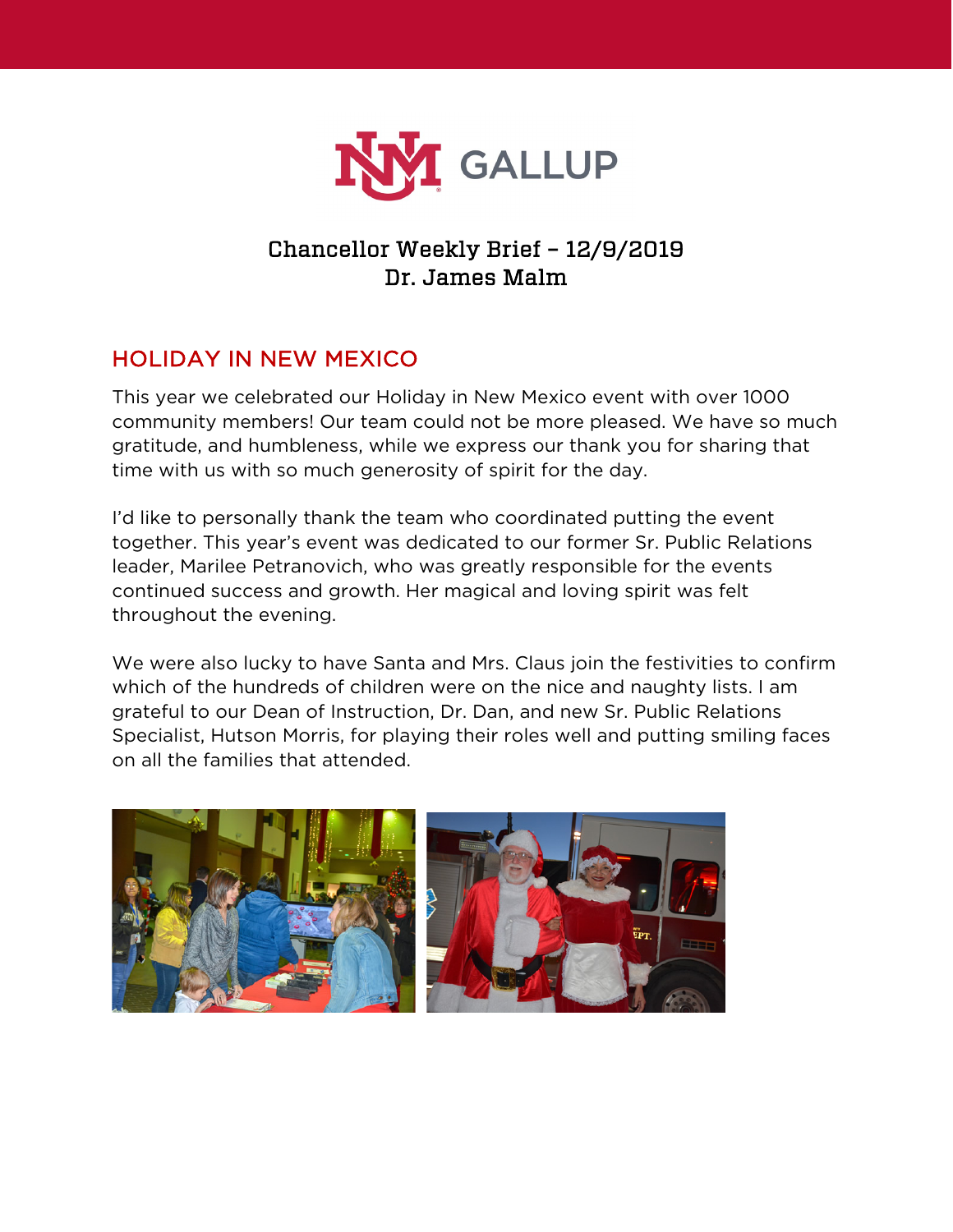

### WATCHED STORMS MOVING THROUGH – KNOW CLOSURE **PLANS**

As storms become more frequent this season, it is critical that we all understand the procedures the university plans to take to keep us all safe as best is possible.

As a rule, UNM Gallup will follow the decisions of the Gallup McKinley County School District regarding delayed opening, campus closure, or early closure. Upon making one of those decisions, a "Lobo Alert" will quickly be sent out and the media will be notified. It is our goal to keep everyone safe on the roads and within our learning environment.

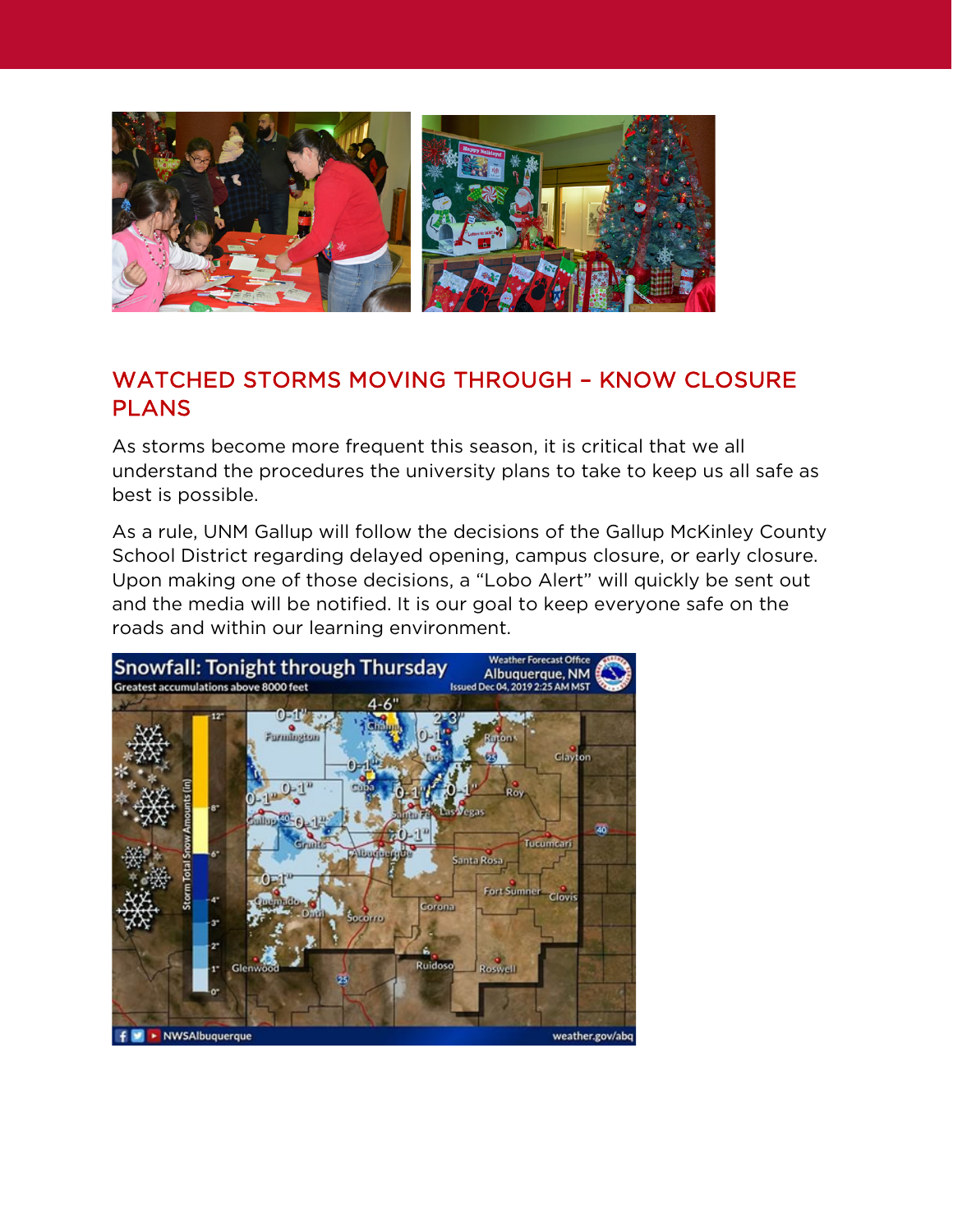### EXECUTIVE CABINET UPDATE

Last week, I attended the UNM President's Cabinet Update meeting in Albuquerque. It is always very informative and an important place for Gallup to have representation at the table. My goal of attendance is to ensure our branch stays at the forefront of any issue management and top of thought during conversations that determine the allocation of resources. This month's meeting focused on the 2019-2020 State Legislations ambitions and accomplishments. The link below is the presentation the Government Affairs team shared with those of us in attendance as a summary of their activities and what challenges they plan to tackle in the coming year.

| <b>Executive Cabinet Agenda</b><br>"denotes attachment                                                           |        |         | Monday, December 2, 2019              |  |  |
|------------------------------------------------------------------------------------------------------------------|--------|---------|---------------------------------------|--|--|
| <b>Current Agenda Items</b>                                                                                      | Leader | Time    | <b>Attachments/Next Steps/Details</b> |  |  |
| NM State Legislation: Interim<br>Session (2019) and Second Session<br>of the 54 <sup>th</sup> Legislature (2020) | Damron | 25 mins |                                       |  |  |
| International ACAC Conference<br>Planning                                                                        | Tami   | 10 mins |                                       |  |  |
| Other Announcements                                                                                              | All    | 25 mins |                                       |  |  |
|                                                                                                                  |        |         |                                       |  |  |
|                                                                                                                  |        |         |                                       |  |  |
|                                                                                                                  |        |         |                                       |  |  |
|                                                                                                                  |        |         |                                       |  |  |
|                                                                                                                  |        |         |                                       |  |  |

**Lobo State Legislation** Interim (2019) and 2<sup>nd</sup> Session of the 54<sup>th</sup> Legislature (2020) Barbara I, Damron, PhD, RN, FAAN **Chief Government Relations Officer** Associate Professor, UNM CON & SOM PhD Program Director, UNM CON

#### WELCOMING OUR NEW BOARD MEMBERS

I was privileged to sit down with the two newly elected UNM Gallup board members last week. Although I, we, have great appreciation for the years of service put in by the incumbents they replace, I am very enthusiastic about the new energy and ideas Rebecca "Becky" Apel and Edwin J. Begay are bringing to our collective team. It is also a pleasure to have Teri Garcia continue her work with us as an elected member. I feel very fortunate and grateful to have these public servants as board members as advisers. We have much work to do, and their voices and concepts will add to our thinking on a diversity of issues that impact the university.

Page: 02

|                                                                                                                                                                                                                                                                                                                                                                                                                                                                                                                                                                                                                                                | Apel running for seat on UNM-Gallup Board                                                                                                                                                                                                                                                                                                                                                                                                                                                            |                                                                                                                                                                                                                                                                                                                                                                                                                                                                                                                                        |                                                                                                                                                                                                                                                                                                                                                                                                                                                                                                                                                                                                                      |
|------------------------------------------------------------------------------------------------------------------------------------------------------------------------------------------------------------------------------------------------------------------------------------------------------------------------------------------------------------------------------------------------------------------------------------------------------------------------------------------------------------------------------------------------------------------------------------------------------------------------------------------------|------------------------------------------------------------------------------------------------------------------------------------------------------------------------------------------------------------------------------------------------------------------------------------------------------------------------------------------------------------------------------------------------------------------------------------------------------------------------------------------------------|----------------------------------------------------------------------------------------------------------------------------------------------------------------------------------------------------------------------------------------------------------------------------------------------------------------------------------------------------------------------------------------------------------------------------------------------------------------------------------------------------------------------------------------|----------------------------------------------------------------------------------------------------------------------------------------------------------------------------------------------------------------------------------------------------------------------------------------------------------------------------------------------------------------------------------------------------------------------------------------------------------------------------------------------------------------------------------------------------------------------------------------------------------------------|
| By Elizabeth Hardin-Burrola<br>Independent correspondent                                                                                                                                                                                                                                                                                                                                                                                                                                                                                                                                                                                       | McKinley Soil and Water Couser-<br>vation District.<br>The following emailed responses                                                                                                                                                                                                                                                                                                                                                                                                               | endorsement, San Juan Community<br>College, 2018<br>Currently working on Gift-                                                                                                                                                                                                                                                                                                                                                                                                                                                         | is doing well in is to engage our youth in<br>attending college and providing opportuni-<br>ties for them to graduate high school with                                                                                                                                                                                                                                                                                                                                                                                                                                                                               |
| GALLUP -- Candidates for contested<br>seats on the UNM-Gallup Advisory Board<br>were invited to respond to several questions<br>regarding their interest to serve the public on<br>the university board.<br>Local teacher Rebecca "Becky" Apel is<br>running for Position 5 on the UNM-Gallup<br>Advisory Board. Apel's opponent is incum-<br>bent Gerald O'Hara; his responses were<br>sublished Wednesday.<br>The election will be held Nov. 5. Voters.<br>will elect members to the UNM-Gallup Ad-<br>visory Board, the Gallup-McKinley County<br>Schools Board of Education, the Zuni Public<br>School District Board of Education and the | are in the candidate's corn words.<br>Name: Rebecca "Becky" Apel<br>Occupation: Level 2 Elements-<br>ry Teacher<br>High School: GED 1980<br>College degrees:<br><b>Becky Apel</b><br>Rachelors of Science in Rusi-<br>ness Management, University of<br>Phoenix, 2008<br>Mayter of Education e-Learning Tech-<br>nology and Design, Jones International<br>University, 2013<br>K-8 Elementary Licensure, Santa Fe<br>ry Board.<br>Constructiv College, 2017<br>Feaching English as a Second Language | ed Education endorsement, Central<br>New Mexico University<br>Why do you want to serve<br>on the UNM-Gallup Advisory<br>Board? I want to be a part of some-<br>thing that impacts our conspunity.<br>Education can impact everyone's<br>life. With my degrees and expe-<br>rience as a long-term student that<br>has attended UNM-Gallup along with many<br>other universities I feel qualified to be an<br>active member on the UNM-Gallup Adviso-<br>In what areas do you think UNM-Gal-<br>lup is doing well? The areas I think UNM | a degree. Attending UNM-Gallup is cost.<br>affartira.<br>What improvements would von like to<br>see at UNM-Gallup? I would like to see<br>UNM Gallup provide classes based on our<br>population and workforce including those<br>who may want to make a career chance, or to<br>grow in their current career.<br>What do von think is the biggest chal-<br>leage facing UNM-Gallap students? I<br>think UNM Gallup students' biggest chal-<br>lenge may be accessing courses they need at<br>the times they need along with the number<br>of higher-level courses they may need may<br>not be offered at UNM-Gallus. |

Gallup Independent - 10/11/2019 Copy Reduced to 71% from original to fit letter page

ndent - 11/02/2019 Copy Reduced to 66% from original to fit letter page] Tohatchi's Edwin 'Ed' Begay seeks for UNM-G Board post What impro<br>at UNM-Galls